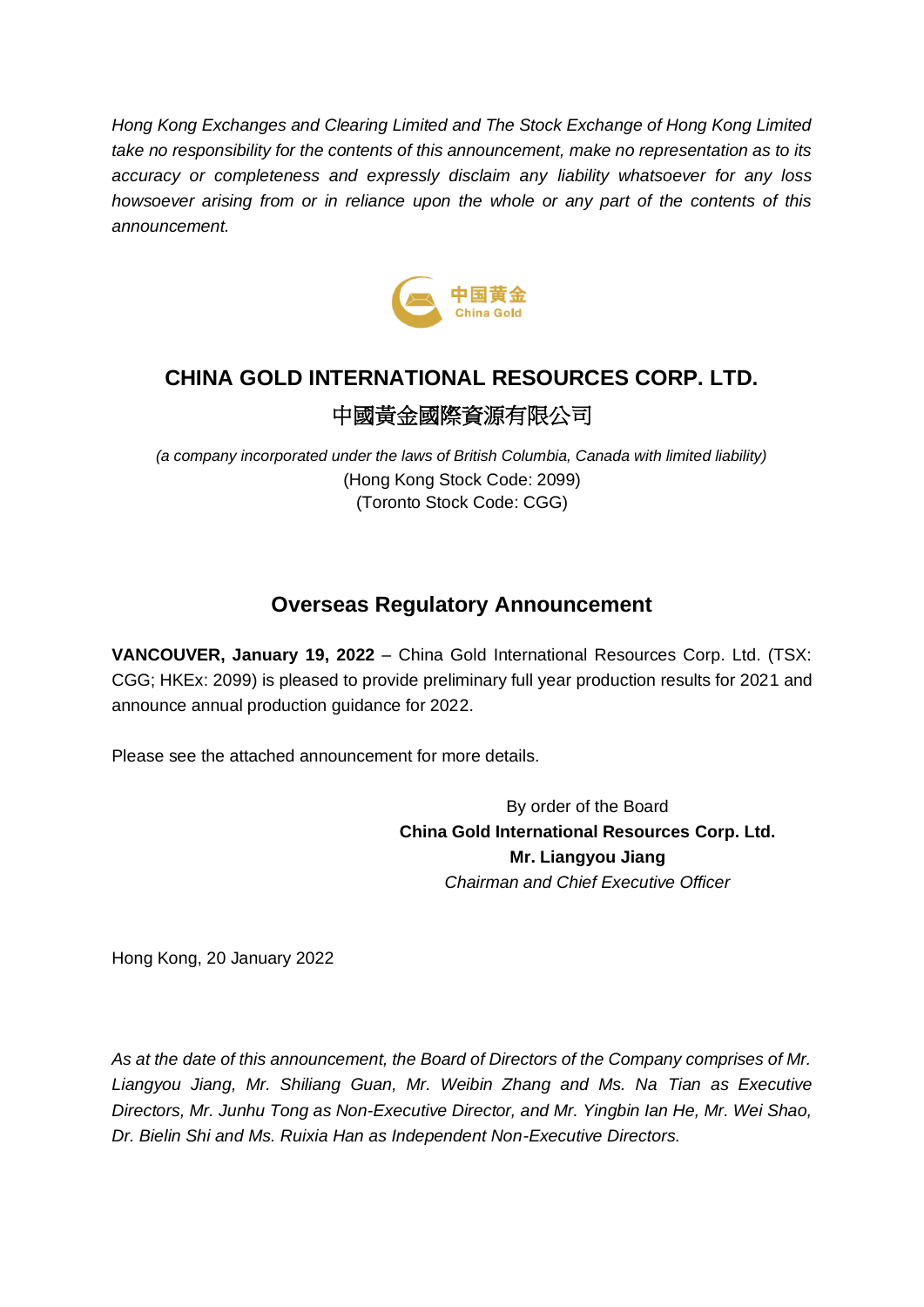

## **China Gold International Resources Corp. Ltd. Achieves Record Production and Exceeds Annual Guidance in 2021, Expecting Continued Output Growth in 2022**

VANCOUVER, January 19, 2022 - China Gold International Resources Corp. Ltd. (TSX: CGG; HKEx: 2099) ("**China Gold International Resources**" or the "**Company**") is pleased to provide preliminary full year production results for 2021 and announce annual production guidance for 2022.

### *2021 Preliminary Production Results Exceeds Annual Guidance:*

• The consolidated gold production is approximately 244,345 ounces (approximately 7.6 tonnes), exceeding the 2021 production guidance of 235,000 ounces by about 4%. The copper production is approximately 191 million pounds (approximately 86,400 tonnes), exceeding the 2021 production guidance of 177 million pounds by more than 7%. The above are preliminary results. The actual annual production data will be released in the 2021 annual financial statements of the Company.

#### *Production Guidance for 2022:*

- The anticipated gold production will be between 241,130 ounces (7.5 tonnes) and 250,775 ounces (7.8 tonnes).
- Total copper production is estimated to be between 187 million pounds (85,000 tonnes) and 198 million pounds (90,000 tonnes).

The Company's Chairman and CEO, Mr. Liangyou Jiang, said, "2021 was an important year for the Company to enter a new stage of operations. We have successfully overcome unfavorable factors such as the Covid-19 pandemic, carefully organized production and continuously improved the quality of operations. As a result, the Company achieved record production for both gold and copper and exceeded the annual guidance in 2021. In 2022, we are confident to move towards higher goals and continue to create value for shareholders."

#### *Final Year-End 2021 Results:*

The Company expects to report its 2021 annual financial statements by the end of March 2022. In connection with the release, management will hold its annual roadshow event to discuss the Company's year-end results and performance.

 $\_$  , and the contribution of the contribution of  $\mathcal{L}_1$  , and the contribution of  $\mathcal{L}_2$  , and  $\mathcal{L}_3$